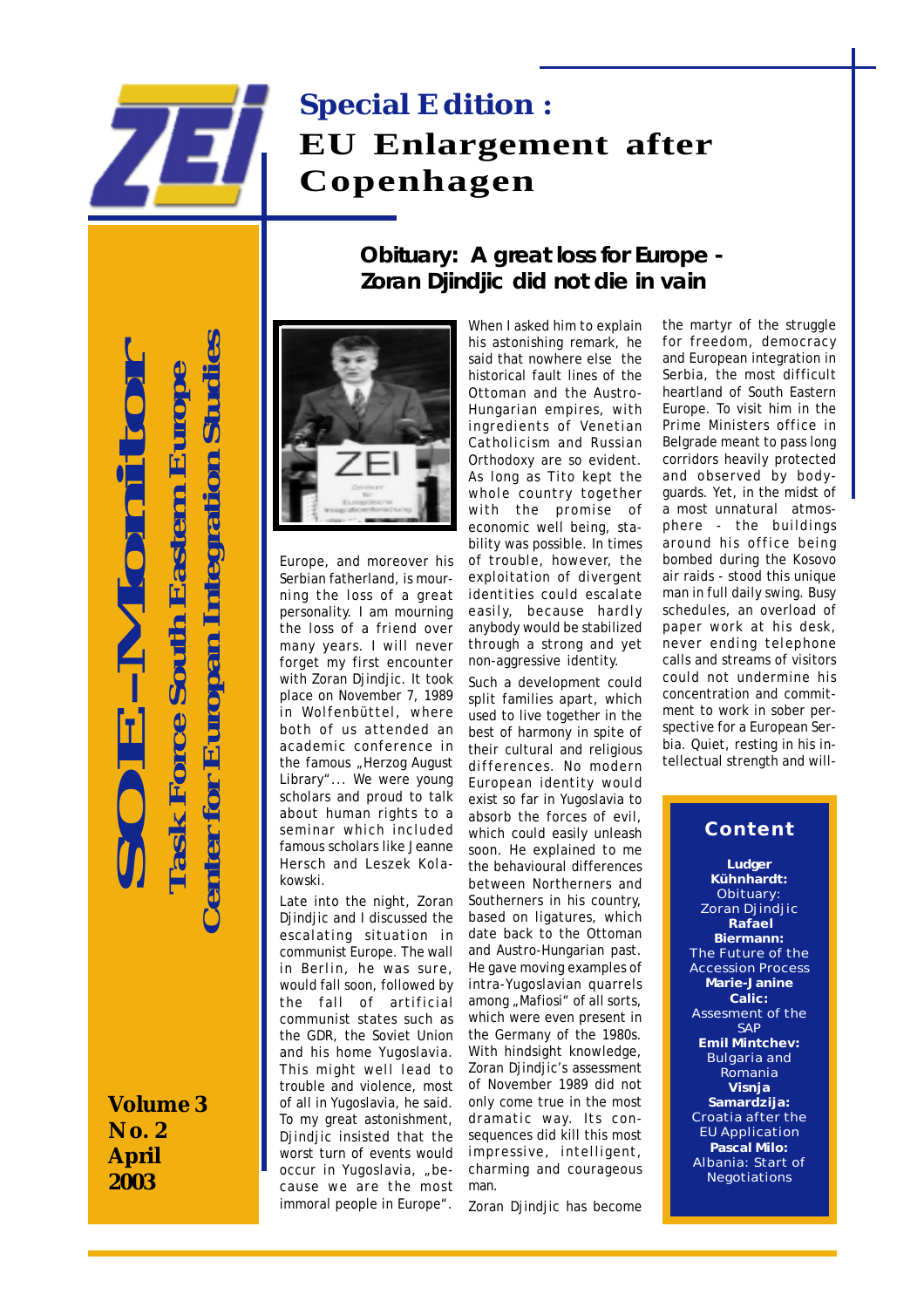power, committed to a long march with many daily challenges, relaxed and yet in full control of the complex and complicated circumstances in which he stood, Zoran Djindjic remained himself. An icon of hope for Serbia and the idea of good in public life for the whole of Europe. A hero who maintained the most exceptional balance between strong intellectual clarity and depth on the one hand and impressive managerial skills on the other.

He was fully aware that to be a European meant to live a European life-style and not only to express a European rhetoric, as he once told me. He described his country as a mixture of Central Europe and, in regard to the high public depth, Africa.

It was always obvious that his strong mind did not only generate friendship among his own people. He was always sharp, fast, dialectic and deeply committed to the overall goal of bringing a legal state to Serbia and thus bringing Serbia into Europe. His only regret in the midst of any busy day: not having enough time for his family and his two young children.

He knew the price of his struggle for freedom only too well. He even knew that his life was endangered. Yet he kept walking his path of destiny, which set a most impressive sign of courage in his country and for the whole of Europe after a century of ideological seduction and political violence. It had to be an anti-ideological intellectual who

buried the last ideological regime in Europe. Such a man, non-ideological, antiideological and yet full of passion for pluralism, liberty and Europe was Zoran Djindjic. At the end, the vulgar forces of hate and crime killed him before he could fully achieve his mission. But Serbia has achieved a great deal to get a European face after a decade of perverse violence and ideological hate. In spite of all shortcomings and new uncertainties: Serbia's European face is and it will always remain the face of Zoran Diindiic.

On March 12, 1998, to the day five years before his coward assassination in front of his office in Belgrade, Zoran Djindjic spoke at the Center for European Integration Studies in Bonn. I was deeply enthusiastic about the visit by this courageous opponent of Milosevic, because I wanted to demonstrate to a huge German audience that Europe cannot be complete without a Europeanized Serbia and without Europe recognizing Serbia as an indispensable part of it. His analysis of the forces that determined the Balkan past was well thought through, clear and honest. After the break down of contesting empires, after failed communism, artificial nation-state formation and perverted nationalism, the problem of integration remained the key challenge for his home region: internal integration in a non exclusive way and European integration without destroying national identities. He concluded his fascinating lecture with an emotional message to his attentive audience at the premises of ZEI:

. We in the Balkans are part of Europe, and Europe is not completed without the Balkans. If you have a difficult child in your family, you will have to deal with that child more than with the nice and easy ones, whether you like it or not. This might be unjust, but it is the reality. Please think about the pan-European question and the

role of the Balkans in it even when the media do not report about it. Not only an acute crisis shall generate reflections about the Balkans. We are part of your life as it has been developing over the past twelve centuries. Since the different tribes started to settle our region, our and your destiny in the rest of Europe have become one. This is my message. Please think also of us once we will have resolved the most pressing problems and once we will become a normal member of Europe. May be we will then need even more support as ever."

This assessment has become true after the fall of Milosevic - which happened thanks to the courage and commitment of Zoran Diindiic and his friends. This has become true in a world in which Serbia has begun to develop a normal European face thanks to Zoran Diindiic and his commitment to democracy and the rule of law. This remains true more than ever after the horrible assassination of Zoran Djindjic. Europe will remain incomplete without Serbia and Serbia will remain obliged to pursue Zoran Djindjic's vision of becoming a normal European state in a normal European region. The words and the deeds of this most European of political leaders the Balkans have seen so far will remain the guiding star for all those who mean well for Serbia and fEurope as a whole.

#### **Prof. Dr. Ludger Kühnhardt, Director, ZEI**

*The full text of the presentation of Djindjic at ZEI was printed in Zoran Djindjic: Serbiens Zukunft in Europa, ZEI Discussion Paper C10/1998 (www.zei.de).*

## **Enlargement after Enlargement – the Future of the Accession Process**

It was an elevating picture: the enlarged European family of the future 25 members, represented by their Heads of State and Government, celebrating one of the indeed historic achievements of post Cold War history: the signing of the Accession Protocol by the ten candidates from former Soviet dominated Eastern Europe, thus sealing a ten year period of eastward enlargement of the European Union. Beneath the Acropolis, they evoked one of the major roots of European identity, the ancient Greek heritage.

le European Union. Beneath meeting for the first time in Athens. However, for many spectators this harmony somehow contradicted reality: Did not at the same time the Iraq war split this family apart and endanger its very foundation as never before? Others shied at the sheer perspective of having so many statesmen trying to find common ground on issues of vital national interest, recognizing for the first time just how many members this family photo revealed who tried to find a place around the enlarged European Council

Evoking history surely is much easier than

managing a future which is uncertain by definition. True, everything appears to run smoothly up to now. Just before the Copenhagen Summit in December, the major stumbling blocs could be removed: the second Irish referendum allowed the Nice Treaty to come into force as a formal pre-requisite for enlargement; EU members finally agreed on a common position concerning the future of CAP and the structural funds, though placing before the candidates a "take it or leave it" position; the EU and Russia could solve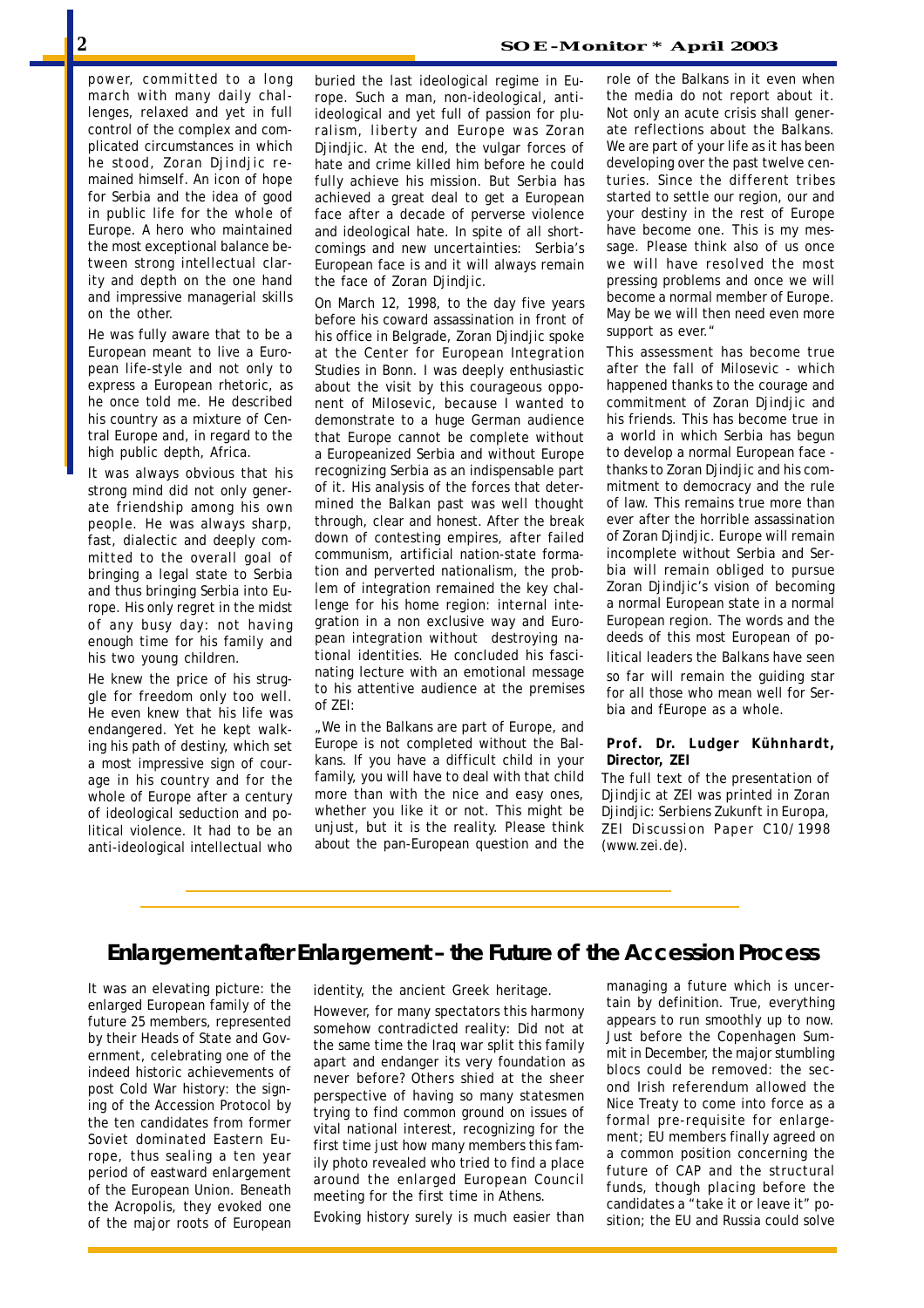their dispute on the transit modalities to Kaliningrad; and in Slovakia the elections did not return Meciar to power. In Copenhagen, some final nasty bickering, provoked especially by the Polish side, took place; however, it could not really stop the process "from Copenhagen to Copenhagen". Now, as the referenda and ratification procedures have started, still the train appears to be on track: in Malta, Slovenia and Hungary the electorate voted in favour of accession, the European Parliament gave its assent and the Treaty could be signed as planned in Athens on April, 16. Only the low voter turnout in Hungary (45 per cent) and the break-up of the last-minute Cyprus negotiations due to the intransigence of Denktasch were setbacks. Politicians muster strong will when push comes to shove.

For many, after Copenhagen and Athens the enlargement process is almost completed. Political attention is already shifting elsewhere. However, the hurdles ahead should not be underestimated. The instability of the whole process is striking. Three aspects merit attention: the ratification process until the actual accession on May 1, 2004; the target date 2007 for Bulgaria and Romania; and the "rendezvous clause" for Turkey, postponing a decision on this invitation until the end of 2004.

#### **The ratification process**

Each EU parliament and the European Parliament will have to ratify the Accession Protocol. One veto can stop the whole process. Some critical questions will be asked by all parliaments (costs of enlargement, effect on unemployment, future capacity to act of the Union), others by individual countries (Benes decrees, Temelin, immigration etc.). Backdrops should be expected if for example in such sensitive sectors like food safety, nuclear energy or pollution, serious, potentially trans-national disruptions occur. Unfortunately, public opinion in the EU is hardly prepared for enlargement. No serious public debate has taken place on the issue. Especially in Germany and France the number of critics is considerable. All in all uncertainty, scepticism and diffuse anxieties are prevailing, paired with a feeling that this process is anyway inevitable.

Also, ratification will have to take place in all accession countries. A negative vote will stop the accession for the respective country, as happened with Norway in 1995. Some of

the most risky referenda are still ahead. In several accession countries like in Estonia or Latvia there is no majority in favour of enlargement according to Eurobarometer polls. Public information campaigns have hardly taken place in most countries. The number of undecided is noticeable, making the public mood vulnerable to demagogues and extreme oscillation of sentiment. Disillusionment has risen, due to the social costs of transformation (poverty, lay-offs, loss of subsidies), the long duration of the enlargement process and unrealistic rhetoric by politicians from all sides. Critical questions will be asked in these parliaments, too: about the closure of whole industries and further unemployment, about the sellout of land to foreigners, about direct subsidies to peasants, and overall about the tendency to treat the accession candidates as "second-rate citizens".

The Irish referendum on Nice vividly demonstrated once again the uncertainties of such a process. In the first attempt, the government hardly campaigned before, leaving the opposition ample room to attack the referendum. The second attempt saw the government more resolute, but the debate concentrated on completely different issues, especially the deep crisis of confidence the Irish government had fallen into and the feared loss of neutrality. Thus, the enlargement process can still derail before May 2004, at least in individual countries.

#### **Uncertainties for 2007**

More serious are the quiet doubts of those who question whether the EU will have another round of enlargement already in 2007. Looking at the Copenhagen Communiqué, the EU has formulated a carefully drafted text, which leaves the major responsibility with the governments in Sofia and Bucharest, avoiding to commit itself in advance. A decision would have to be taken already in 2005, in order to leave enough time for treaty drafting and ratification.

This is hardly a realistic target date, for several reasons. Firstly, Romania will have a very hard time to finish the many still open chapters of the Acquis so rapidly, Bulgaria less. Both of them are partners of secondary significance compared to Poland or Hungary for most EU governments. As after the Madrid invitations of NATO in 1997, the interest in the whole process will dwindle for a certain time.

Secondly, nobody can foresee how the enlargement of ten countries in 2004, which is without precedent, will affect the entire structure and decision-making of the Union. Most analysts expect the effect to be much more profound than today admitted: the area of the Union will increase by 30 per cent, the population by 75 million, the GDP will shrink by 16 per cent, unemployment will rise and the agricultural sector increase significantly. The working mechanisms of the EU organs will change, the composition of the organs will expand considerably, the markets will adapt. Also, some divisive questions are left open: the incorporation in the CAP will take place successively until 2013, 190 transition measures will have to come to an end, and the inclusion in the Schengen system and the Euro zone will have to be managed.



*Athen, April 16: the signing ceremony*

Thirdly, the new members will themselves have to bear the consequences of accession. The more complications occur, the more second thoughts will arise concerning Bulgaria and Romania. The more smoothly the process turns out, the better for both.

Finally, the EU will have major projects to tackle in the next two or three years which will command full attention: the European Convention and the subsequent Intergovernmental Conference with the aim of reaching consensus on the future architecture and competences of the Union; the European Security and Defence Policy after the devastating effects of the Iraq war; the quarrel in 2005, with the new members now as full participants, on the budget 2006-2013. Bulgaria and Romania do not really fit into this agenda, to say the least. The temptation to wait for countries like Croatia or even Turkey might be substantial, also in order to have a more compact round given the bureaucratic efforts this involves.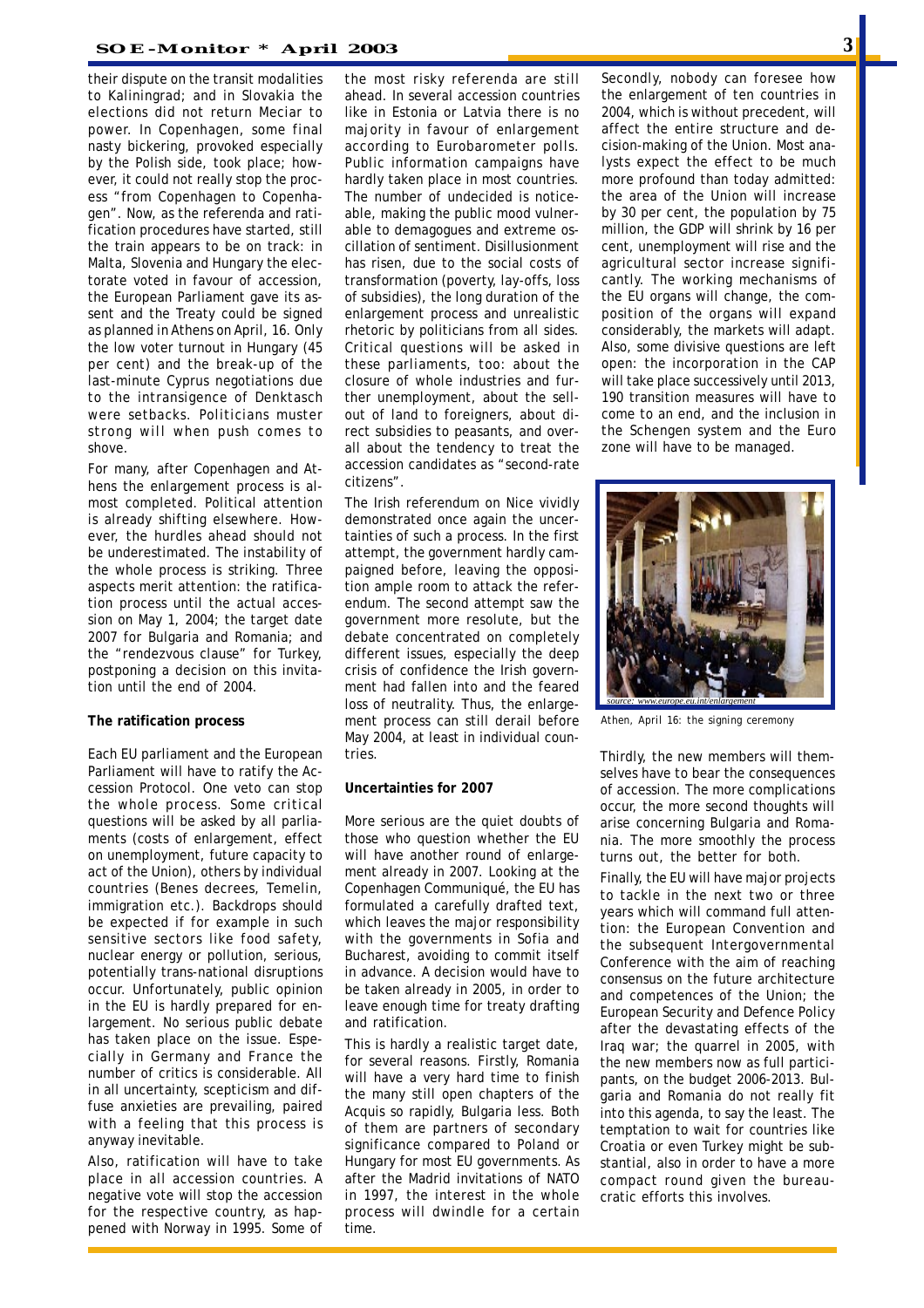#### **Turkey – identity and scope of a future Union**

Turkey will remain at the center of debate, with a new climax to be expected before the next envisioned decision in late 2004, with Cyprus figuring prominently. Everyone will once again hope then that the chalice will pass by. However, this state of affairs is not durable in the long run. The lack of clear direction, the wavering and staggering in this process is striking. The evolution since Turkeys association treaty in 1963 has been full of contradictions and dishonesties. The number of dedicated proponents of this process is small in the EU, also in Turkey itself, but since the Helsinki Summit in 1999 when Turkey was awarded the candidate status it all seemed to be so far away. The debate on whether the country should really join the Union started only afterwards, with the Commission remaining sceptical and the German government now spectacularly switching sides. All the time, the signals to Ankara indicated it would only be a question of time until the invitation is extended; yet internally a fundamental debate on the Turkish membership perspective started. Everyone knows, with the invitation to accede the Union the Rubicon would be crossed.

At stake is much more than just human rights in Turkey, civil control of

the military, or the Western orientation of the country. At stake is the final geographic scope of the Union. Turkey will set the pace. This is why a profound debate is so absolutely necessary which cannot be pushed aside by simplistic arguments about Christianity versus Islam. Inviting Turkey means including a country with less than 10 per cent of its territory on European soil, which was for many centuries not perceived as part of the European culture, which is bordering trouble spots like Iraq, Iran and Syria.

Up until 1989 the final scope of the at that time EC was pre-determined by geography and politics: the Atlantic in the West, the Mediterranean in the South, the Barent Sea in the North, the Iron Curtain in the East. The fall of the Berlin Wall shattered this worldview and opened up a vast landmass in the east for NATO and EU enlargement. Thus, the entire coordinate system for the enlargement process has been revolutionized. Up to now, the EU has not really grasped the consequences of this process and formulated a coherent response. Four answers seem to be possible: To define Europe as a Christianoccidental entity, the landmass where Reformation, Enlightenment and Renaissance took place – which would be the smallest common denominator for a future EU; to take the geographic borders of Europe as guidelines – which would incorporate Ukraine, Moldova and Georgia, though with a question mark concerning Russia and uncertain borders in the Caucasus; to take criteria of balance of power – which would hardly allow for Russia to be invited into the EU; or to make stability transfer the prior benchmark for the future of the enlargement process – which would allow, following American interest, an enlargement not only to Turkey but also in the Caucasus.

It would be wise if Europe would start a discussion in earnest on this question of identity for the EU: What do we have in common? What makes us different from others? What do we want to keep? Without such a debate, the risks are considerable that the EU will end in an OSCE-like shape of maximum membership, however accompanied by widening differentiation, with centers of gravity, a risk of marginalizing the smaller members and subsequently growing friction. The alternative would be to limit future membership according to one of the concepts mentioned above, and to complement this, as proposed by the Commission already in 1993, by creating different levels of association with the new neighbours and a pragmatic, varying cooperation on topics of trans-national interest.

**Dr. Rafael Biermann, ZEI**

### **Assessment of the Stabilisation and Association Process**

Despite new global challenges the EU is more substantially engaged in the Balkans than ever before. However, new political priorities, financial constraints, and the expected implications of EU enlargement require a thorough re-conceptu-alisation of its strategies and goals. The Stabilisation and Association Process (SAP) serves as the centrepiece of the Union´s longterm strategy for stabilisation and approximation of the Western Balkans. But since Croatia has, in February 2003, officially applied for EU membership, this unified strategic approach toward the region needs to be adapted to the new circumstances.

The SAP aims at the five South Eastern European countries which are, since the Feira European Council in June 2000, considered "potential members" of the Union, i.e. Albania, Bosnia-Herzegovina, Croatia, Serbia-Montenegro and Macedonia. At the Zagreb summit in November 2000, the EU confirmed the goal of gradual integration of the Balkans into Europe and set the seal on the SAP.

The centrepiece of the SAP is the conclusion of a Stabilisation and Association Agreement (SAA). It is supported by an assistance programme (CARDS), aiming at achieving progress towards the requirements of EU membership.

The SAA represents the commitment to complete a formal association with the EU over a transition period. The EU signed the first SAA agreement with Macedonia in April 2001, and with Croatia in October 2001. However, these agreements have not yet been ratified by all EU member states and have thus not yet come into force. Only the Interim Agreements, covering trade and trade-related measures that were concluded in parallel with the SAA, have already taken effect.

Prospects for other countries are gloomy: Only Albania has started negotiations early this year, while the remaining countries are still at a much earlier stage of the process. Sarajevo still needs to work on fulfilling the obligations of a  $\sqrt{r}$  road map" in order to qualify for a feasibility study.

In Serbia-Montenegro a Consultative Task Force (CTF) has been established; however progress is hampered by unresolved issues such as creating conditions for a common market and unified tariff and monetary systems. Whether or not Kosovo, which legally forms part of Serbia-Montenegro, will be included in the SAP still needs to be decided.

Commentators have presented different views with regard to the potential merits of the SAP. The advocates of the process stress the SAP´s ability to draw the countries of the region closer to the EU by the gradual implementation of a free trade area and reforms designed to achieve the adoption of EU standards. Countries in the region have, however, voiced concerns that the SAAs would simply turn into an instrument to keep the SEE countries out of the European integration process. This paper argues that there is a dangerous tendency to overestimate the potentials of the SAP, that it would need to be developed in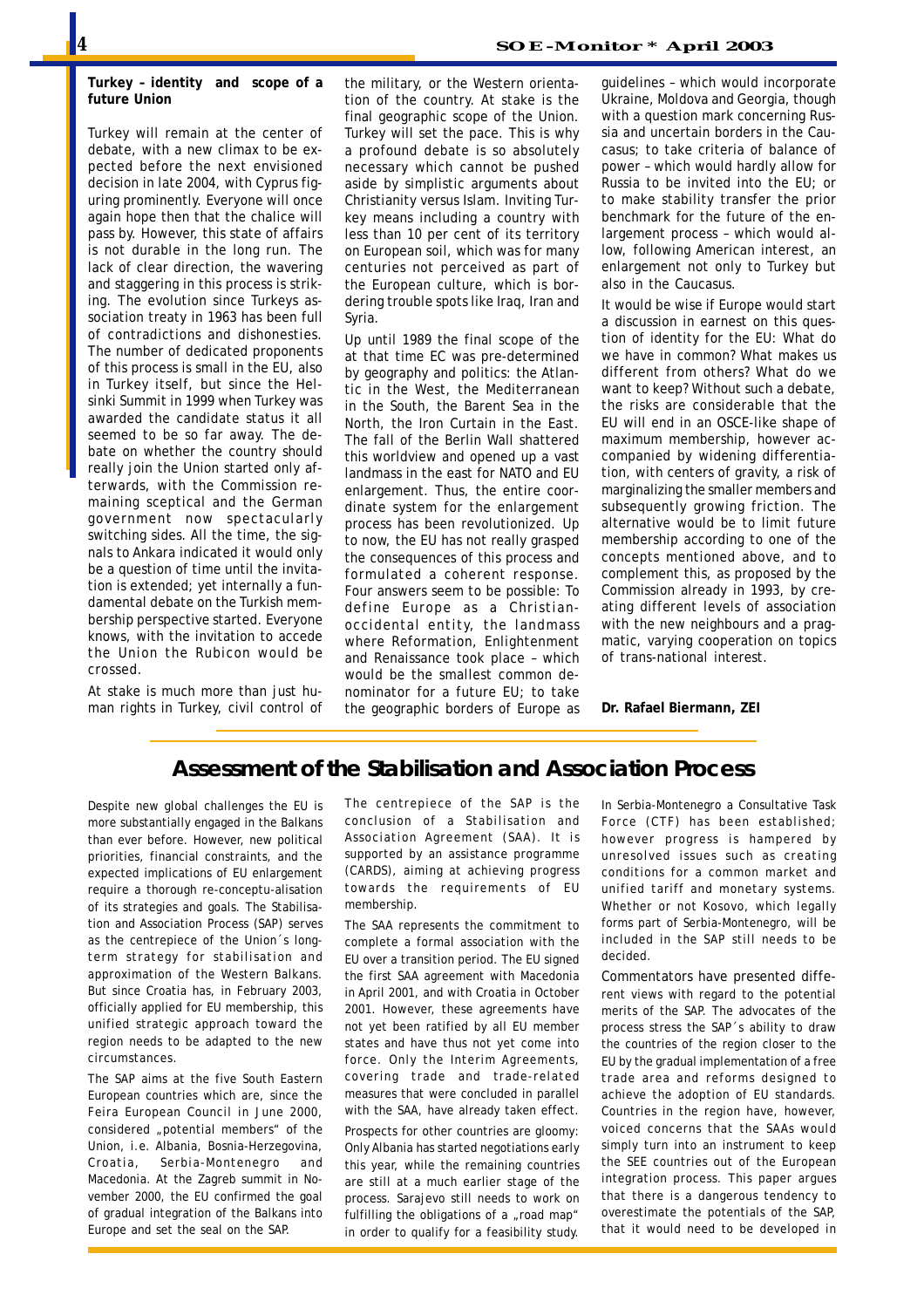certain areas and complemented by additional tools. In a nutshell, the accession process is no panacea for state-building, conflict resolution, and economic growth.

First, the SAP is a long-term policy aimed at structural reforms, which underpin membership of the Union and strengthen capabilities to implement an SAA. The emphasis is thus on activities such as harmonising trade policies, improving border management, and building administrative capacity. The basic assumption is that by setting the frame for structural change the resolution of political issues will naturally follow. Instead, urgent problems, such as ethnic conflicts or security dangers, require immediate and targeted action, which goes beyond the aims and means of the SAP. In Macedonia, for instance, where SAP conditions had

> European Commission: **Second Annual Report,** Brussels, March 26, 2003, see: www.europa.eu.int/ comm/external-relations/ see/sap/rep2/index.htm W. van Meurs/A. Yannis, **The European Union and**

. . . . . . . . . . . . . . . . . . .

**the Balkans**, Center for Applied Policy Research, Sept. 2002 see:www.cap.unimuenchen.de

been thoroughly reviewed, violent conflict broke out shortly after the country signed the SAA. In the first annual report on the SAP the Commission therefore acknowledges that this instrument "has not cured the region of many of its pressing political, economic and social problems".

. . . . . . . . . . . . . . . . . . .

Second, with regard to the SAP, Southeast European aspirants face a structural dilemma: The SAAs draw heavily on the Europe Agreements with the candidate countries, and the experience of the enlargement process. Emphasis is on meeting EU standards and harmonising with EU policies which underpin membership of the Union – an approach which may be well suited for established market economies, but less appropriate for the conflict ridden, institutionally weak and economically less developed countries in the Balkans. They are in great need to implement immediate policies to bring about sustainable economic growth, rather than laying the foundations for EU standards at the first

place. It should be noted that higher financial assistance to the region will not solve the problem, as some analysts have claimed. Already now, up to two thirds of available European funding cannot be translated into concrete projects because of institutional weaknesses and limited absorptive capacity of the recipients. While financial support is crucial to any reform process in the region, evidence does not point toward larger assistance but toward far more efficient and targeted use of resources. Thirdly, the SAP lacks a substantial regional dimension. Although the Zagreb summit has concluded that "rapprochement with EU will go hand in hand with this process of developing regional cooperation", each country is expected to progress at its own pace (regatta principle), and the requirements of transborder cooperation as a condition for an SAA remain vague. Moreover, although the SAP is conceived of being "both bilateral and regional", it has played a limited role in promoting cross-border cooperation. Only 10 per cent of the CARDS appropriation is dedicated to regional instead of national projects under individual country strategies. Lack of communication and an inherent struggle over competencies have so far prevented a coherent division of labour with other processes, such as the Stability Pact for Southeastern Europe. Basically, the Commission is of the view that "The Stability Pact has an important role to play ... in complementing and reinforcing the SAP", rather than seeing the two processes as potentially complementary and mutually reinforcing instruments. Much more needs to be done in order to stimulate co-operation among SEE countries, for instance by increasing the financial appropriation for regional programming in CARDS.

Fourth, the SAP is not coherently linked with the enlargement process. The EU has so far refused to answer the question as to what should happen once a country has successfully concluded and implemented an SAA. What would be the next steps in order to get candidate status and start negotiations on membership? The EU would still need to confirm that no additional contractual framework will be required between the implementation of the SAA and accession to the EU. Against this background, Croatia has proactively presented its official application for membership of the EU in February 2003, triggering controversial discussions among member states about an appropriate reaction. While countries of the region call for a "road map" to integration, the Union still needs to make up its mind when it comes to enlargement. Precisely, there is yet no answer to the question as to how the negative impacts of accession by an advanced Western Balkan state on the rest of the region could be alleviated. For the time being, entry conditions with regard to membership tend to draw new lines of exclusion between applicants and their neighbours, for instance with regard to effects on free movement of people and consequently cross-border cooperation.

Last but not least, countries of the region have called for giving the SAP a clearer accession-oriented dimension. This could be achieved by bolstering the SAP with instruments used in the enlargement process, such as twinning, increased participation in Community programmes and improved monitoring mechanisms on the implementation of commitments.

The critical issues mentioned above need to be addressed in light of the next annual SAP review due in March 2003. The upcoming EU-Western Balkans summit meeting in Thessalonica on 21 June 2003 (Zagreb II) opens up a window of opportunity for redefining the policy agenda. The Greek EU Presidency has already communicated that it intends to further develop the Stabilisation and Association Process (SAP) and adapt it to the upcoming challenges after enlargement. Moreover, the establishment of an institutionalised political dialogue, the "Balkan European Integration Process", is on the agenda as a new mechanism for enhanced political dialogue and regional cooperation with SAP participants. This process shall bring together leaders of the region and the EU counterparts at ministerial level and would potentially add an important political dimension to the SAP. Last but not least, regional co-operation and related initiatives such as the Stability Pact shall be promoted.

In summary, the SAP has given the region a sense of direction – towards membership of the EU. Nevertheless, priority goals and instruments used need to be reassessed on a constant basis with a view to identifying shortcomings of Community action. Countries of the region, on the other hand, need to demonstrate their determination to effectively drive the process of stabilisation, cooperation and reform forward. Otherwise EU enlargement in 2004 will have significant negative political, economic, and psychological implications for the Balkans.

**Marie-Janine Calic German Institute for International and Security Affairs, Berlin**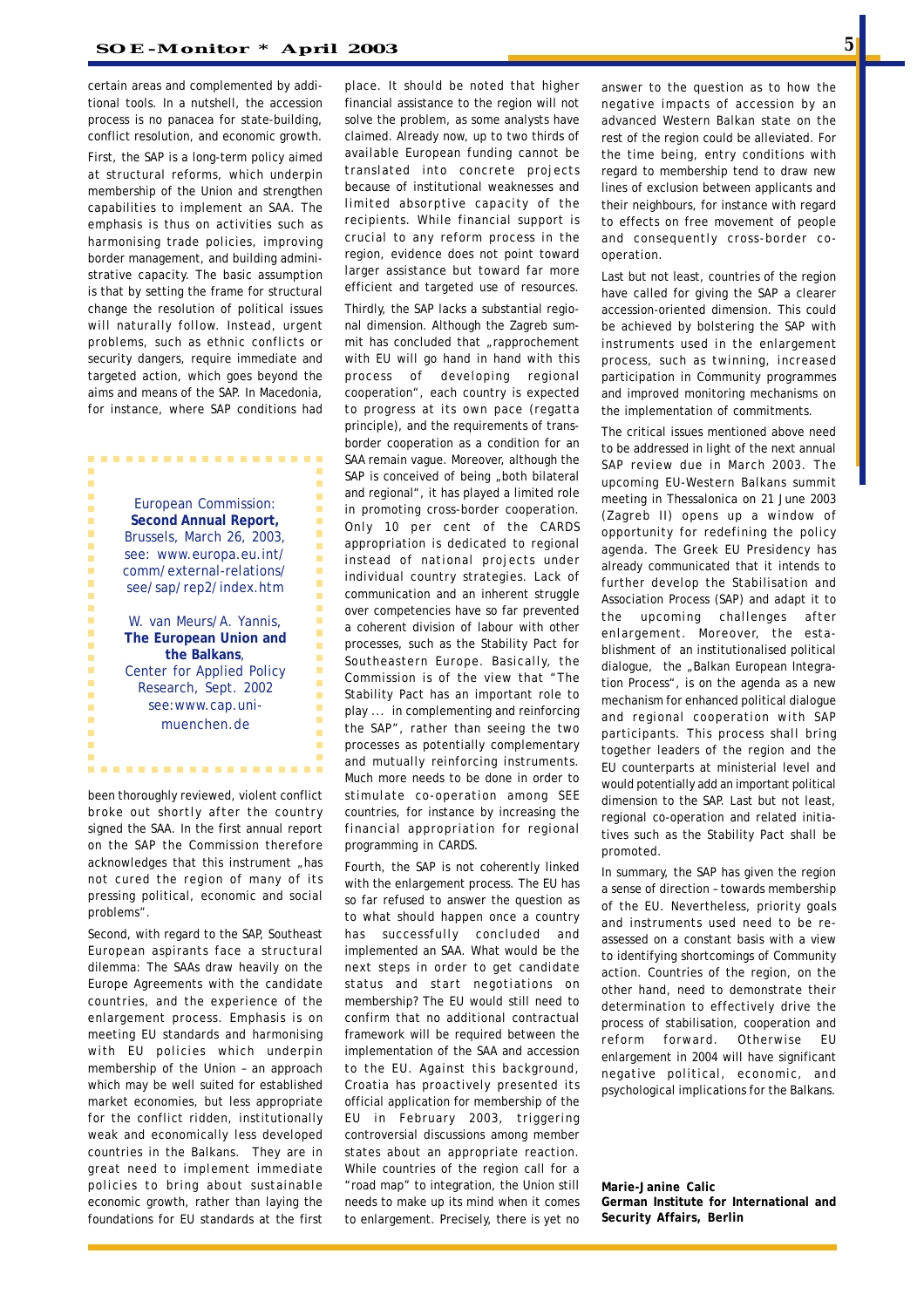# **Bulgaria and Romania at 2007 in the EU – Difficult Tasks Ahead**

At the signing ceremony of the EU Accession Treaties by the 10 new EU members in April 2003 in Athens there were not only happy faces to be seen. The Prime ministers of Bulgaria and Romania congratulated their colleagues from the 10 candidate countries with mixed feelings. The biggest enlargement in the EU history was already a fact, but only 10 of the 12 candidate countries with which the European Commission started negotiations managed to reach the goal successfully.

Bulgaria and Romania failed in their endeavour, but nevertheless retain the reassurance that in 2007, the newly enlarged EU is willing to welcome the two countries as the next two new members. However, this reassurance is far from a guarantee, and considerable efforts together with good political climate and timing are necessary in order to see this promised welcome becoming real in 2007.

#### **From Helsinki 1999 to Copenhagen 2002**

The two countries belong to the socalled Helsinki group of candidates, which entered the negotiation process in March 2000. Four of them (Latvia, Lithuania, Slovakia and Malta) succeeded to close the gap with the Luxembourg group of candidates, which started negotiations in 1998. Bulgaria and Romania could not manage this, due to different factors, stemming mainly from their considerably lower level of economic and social reforms at the time of their invitation to start the negotiation process – the EU Helsinki summit at the end of 1999. Both countries were quite far from fulfilling the Copenhagen criteria and were invited mainly because of their behaviour during the Kosovo crisis.

The invitation was a push for speedier reforms, while the negotiation process set the necessary framework to catch hold with the rest of the candidates and discover the areas where extra efforts were needed. The Commission country reports produced every autumn provided the objective "state of the art" about their achievements and shortcomings on the way toward full membership. Thus, in autumn 2002, Bulgaria and Romania had to swallow the bitter pill that the so called 10+2 division among the candidates countries was final, leaving no chances to enter the Union with the other ten candidates in 2004.

At the same time they were pleased with their achievements making the assurance of 2007 as the entry date possible. Especially the Bulgarian successes were remarkable. The report stated that the country has already established a functioning market economy and should be able in a middle term to sustain the competition within the EU, provided a successful continuation of the reforms. The country managed to open all 31 negotiation chapters and to close 22 of them. Romania was in a slightly worse shape than its southern neighbour with opening only 27 chapters and closing provisionally 13. Nevertheless, the report stated that the country is on the way to becoming a functioning market economy. Moreover, in 2002 the Romanian citizens were granted the right to travel without visas in the EU Schengen area like the citizens of all other candidate countries.

For sure a number of shortcomings were mentioned like inadequacy in the public administration and in the judicial system, where both countries should have to make considerable efforts. Again the critics toward Romania were stronger, like the necessity to improve the law adaptation and implementation procedures, to enforce profound reforms in the judicial system and in public administration, to increase the fight against inflation and improve the macroeconomic data.

#### **The roadmap and the Accession Partnership**

The mixed feelings were somehow muted at the Copenhagen EU summit in December 2002, where both countries were once more reassured about their membership perspective in 2007. So they got not only a clear time horizon, but also a roadmap with all the benchmarks until 2007 to be reached in order to make the 2007 accession a reality. Bulgaria and Romania were promised also additional financial assistance from the EU preaccession funds. Substantial increases are expected in the framework of the PHARE , SAPARD and IPSA programmes. In March 2003 a revised Accession Partnership document was published by the Commission to complement the roadmaps for Bulgaria and Romania. Taken together the roadmap and

the Accession Partnership are going to be the main tools guiding both countries' efforts for meeting the target date for accession – 2007.

The purpose is to set out in a single framework the priority areas for further activities as identified in the Commission report and the financial means for helping to implement these priorities. The revised Accession Partnership provides also the basis for a number of policy instruments to be used to help both countries in their preparations for membership, like the pre-accession fiscal surveillance procedure, the pre-accession Economic programme, the pre-accession pact on organized crime as well as the so called National Development Plans, the Rural Developments Plans and sectoral plans necessary for the participation in the Structural Funds after membership and for the implementation of ISPA and SAPARD before accession.

The Accession Partnership further develops the short and medium term issues identified in the roadmap, identifying priorities that it is realistic to expect that the two countries can complete or take forward substantially over the period 2003-2004.

The main priorities, as identified for each of the two countries, relate to their abilities to take on the obligations of meeting the Copenhagen criteria. The Copenhagen EU summit in December 2002 stressed again the importance of judicial and administrative reform to help bring forward Bulgaria's and Romania's overall preparation for membership.

In the case of Bulgaria both in the roadmap and in the Accession Partnership, the Commission report stressed again that the country continues to fulfil the political criteria and is a functioning market economy. However, it is not yet able to cope with the competitive pressure and the market forces within the Union. As for Romania, the report highlighted that the country continues to fulfil the political criteria, and although it has registered progress towards becoming a functioning market economy, it does not meet the Copenhagen economic criteria.

Bulgaria and Romania do not yet fully meet the *acquis* criteria. In order to prepare successfully for membership, the two countries need to continue their efforts to transpose, implement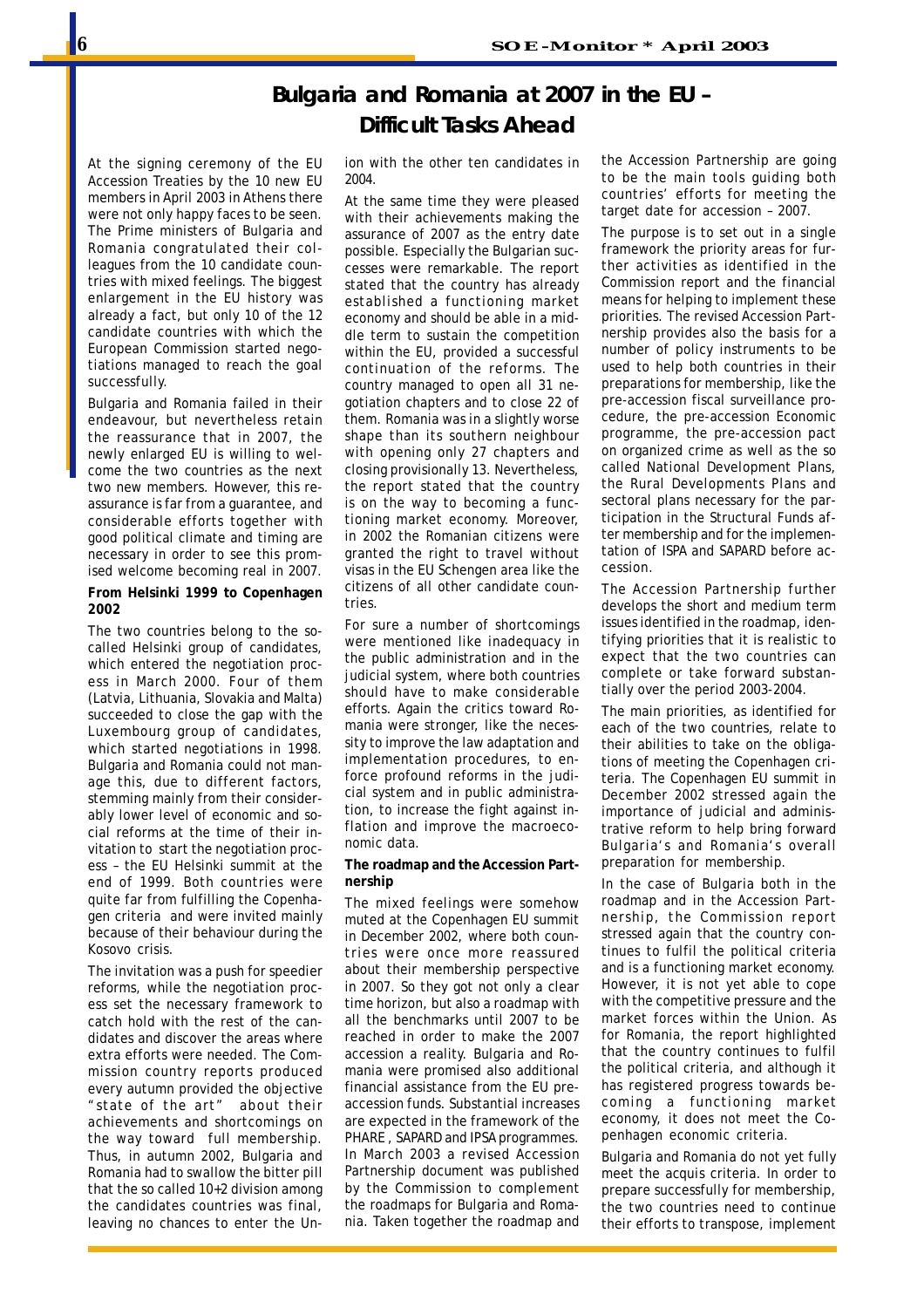and enforce the *acquis*. They also need to continue the reform of the public administration and judiciary in order to have the necessary administrative and judicial capacity for this. The roadmaps provide benchmarks against which Bulgaria's and Romania's progress can be monitored. These cover both alignment of legislation and development of administrative capacity.



So among the immediate tasks ahead in the field of the political criteria for Bulgaria, a preparation of a fully comprehensive public administration reform strategy, including an action plan, in 2003 is envisaged. For Romania in the same field more has to be done: a revision of the 1999 law on civil servants, an introduction of the necessary secondary legislation and establishment of implementation mechanisms and structures.

In the judicial field Bulgaria needs to continue the reform of the judicial system by reducing the excessive length of the court procedures and ensuring the implementation of fundamental rights in penal cases and also to continue to implement the National Anti-corruption Strategy. In the same field, Romania needs to ensure full independence of the judiciary, enhance the professionalism of the judiciary, improve the administration of courts and step up the fight against corruption. In the human rights field, Bulgaria is advised to improve living conditions in the mental health care system and to speed up the implementation of the Roma Framework Programme. Romania needs to improve the reform of the child-care system and also to improve the situation of Roma.

In the economic field, Bulgaria is advised to maintain the high degree of macroeconomic stability achieved over recent years and to make further efforts in the privatisation programme, in developing small and medium-sized enterprises and in reforming customs and tax administrations. Romania should continue to reduce the rate of inflation, to improve the budgetary procedures and the management of public expenditures and to advance significantly the privatisation of the banking sector.

#### **2007- some doubts**

A comparison between the two roadmaps and the two Accession Partnership documents reveals a significant volume of immediate tasks to be done in 2003/2004. The implementation of these tasks will be subject to close monitoring on which the EU financial assistance will depend. The target date for joining the EU is the same for both countries, but Romania needs to invest much more effort to catch up with Bulgaria and to meet the Copenhagen and Madrid criteria. For the sake of preventing the divergence from the 10+2 group to a 10+1+1 group, leaving Romania in isolation, a compromise was arranged giving Romania the chance to retain its perspectives and Bulgaria some more time to prepare better for the challenges of full membership. Additional financial assistance will make this preparatory period more acceptable not only for the governments, but also for the general public in both countries.

There are but some developments real or hypothetical, internal or external, which can cast a shadow over the so well calculated timetable.The public opinion in both countries is not immune against some euro-sceptical feelings as the situation in some other candidate countries has indicated. Consequently, in Bulgaria there is a considerable opposition on all levels against the decision of the government to close four of the six reactors of the nuclear power plant in Kozlodui by the end of 2006. First the parliament voted in favour of a linkage between the closure of the reactors and the EU accession of Bulgaria. Then the High Administrative Court proclaimed the closure illegal. The government is under pressure to ask the EU Commission for renegotiation on this issue.

After the EU summit in Copenhagen there is a virtual standstill in the negotiation process. Probably no chapter is going to be closed during the Greek presidency, a fact that compels both countries to reschedule their internal negotiation plans. Bulgaria hopes to end the negotiations by the end of 2003 during the Irish presidency. Romania also expected to end the negotiations by the end of 2004. Having in mind that more than half of the chapters are not yet open, it seems a very risky prognosis. Both countries advocated for having the same negotiation and admission procedures like the other 10 candidates and to end all technicalities for the accession during the mandate of the Prodi Commission. But the time is already running out for such considerations. The fate of the 13<sup>th</sup> candidate country Turkey is not yet decided. One more country, Croatia applied during the Greek presidency for a candidate status. If the Commission decides to start negotiations with the two newcomers on the waiting list, an establishment of a new group of four candidates might be the result with certain delay for the accession of Bulgaria and Romania as a repercussion.

The year 2007 could also be overshadowed by some problems within the newly enlarged EU. Bringing 10 new members in the Union needs for sure an adaptation period during which certain turbulences are going to be something unexceptional. It is quite possible that the 25 put aside for some time new accessions for the sake of rearranging the newly enlarged union and making it function better. The divisions between the 15 recent EU members on the eve and during the war in Iraq indicated that deviations in national interests are quite able to undermine any far reaching project like the EU Common Foreign and Security Policy.

For their support for the American policy toward Iraq, Bulgaria and Romania even received the reprimand of French president Chirac in a much harsher tone then expected, raising the fears that too independent behaviour on a hot political issue may ruin years of substantial efforts toward creating a mutual trust and a common value system. In the lessons learned after Iraq, the conclusion that deep divisions on vital issues concerning the future of the EU, between old and new, small and big EU members are not only possible, but also probable and may endanger any roadmap and any timetable, also applies fully to the issue concerning the accession of Bulgaria and Romania in 2007. That is why a full compliance with the roadmaps and Accession Partnership is the only argument that counts for both countries in the years until 2007 and the only tool to ensure their future EU membership.

**Dr. Emil Mintchev, ZEI**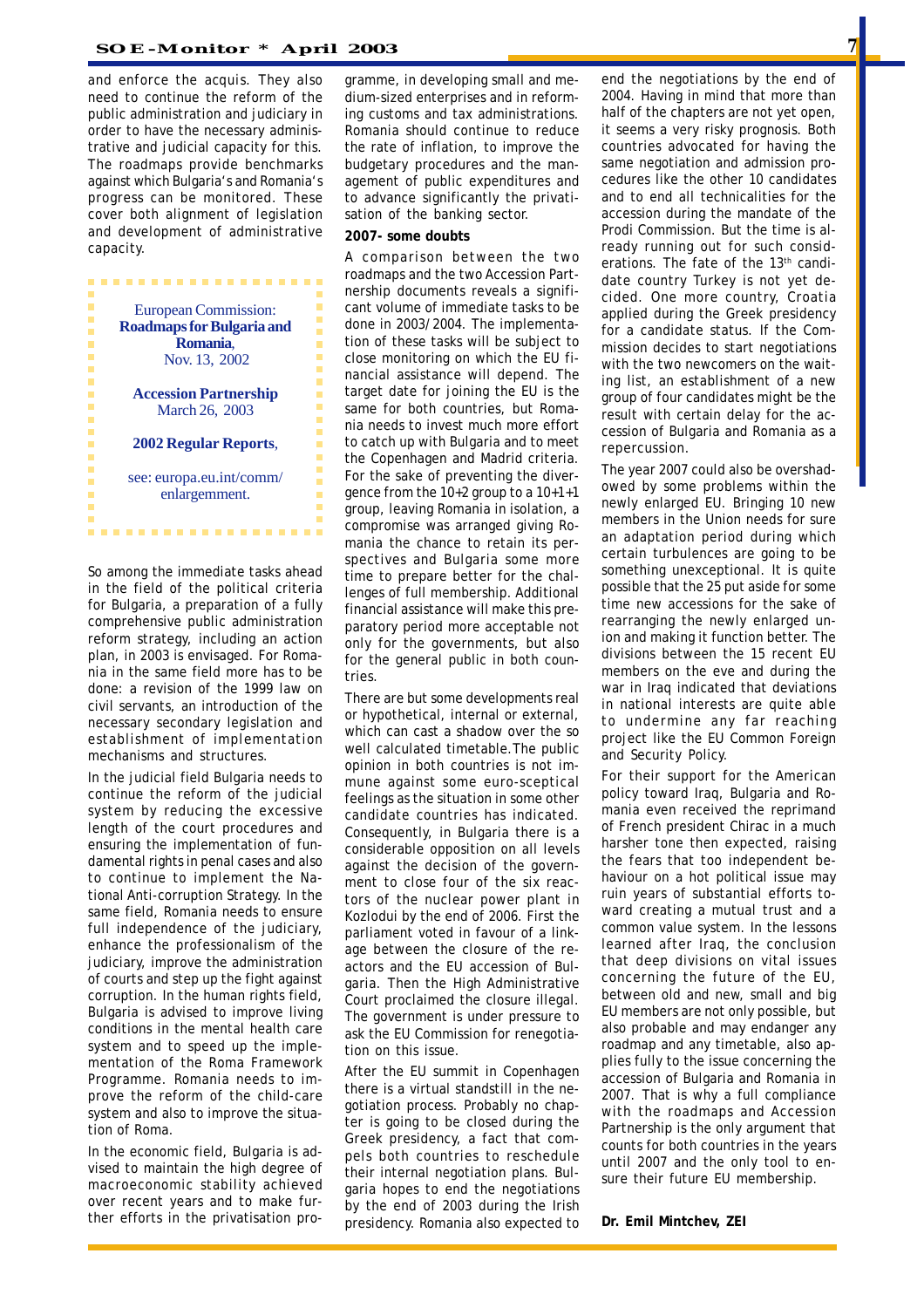## **Croatia After the EU Application: Accelerated Implementation of the Agreement**

After submitting the application for EU membership in February 2003, Croatia continued the accelerated implementation of the Stabilisation and Association Agreement (SAA). Progress in implementation will be among the most important factors for a positive stance from the EU, while the success will depend on how Croatia proves its efficiency in implementing reforms and accepting the European standards in practice. Integration is the common goal in Croatia. As a preparation for application all the parliamentary parties adopted the Resolution on the Accession to the EU in December 2002. The SAA has been ratified by the Parliament of Croatia and the European Parliament. The ratification process is expected to be finalised by the end of the year since more than a half of the EU member states already ratified the Agreement.

Since its signature in October 2001, Croatia has been meeting the obligations within the SAA. In its last Stabilisation and Association Report for Croatia (presented in April 2003), the European Commission recognised that the political situation in the country remained generally stable, the economic situation continued to improve while the Government has adopted an ambitious programme for the integration of Croatia into the EU. It underlined that the implementation of the SAA is being co-ordinated in a highly efficient and professional way. The Implementation Plan for the SAA that Croatia adopted before signing the Agreement has been updated regularly. Presently, it consists of more than 400 measures, with clearly defined deadlines and bodies responsible for implementation. Until the end of March 2003, Croatia fulfilled almost 60 per cent of it.

The implementation of the SAA has been made transparent through regular monthly and yearly reports. Reports showed progress in adopting European standards, although there were certain delays regarding the Implementation Plan, but it did not bring into question the deadlines envisaged by the SAA (due to the fact that the Plan followed an accelerated implementation agenda).

Progress has been made in implementing the specific political preconditions (legal framework for minority rights, co-operation with the ICTY, media reform, reform of

judiciary, etc.), although it is a process in which continued work is necessary, particularly regarding the implementation and law enforcement in all areas. Regional co-operation with the SAP countries has been enhanced. Through different bilateral and multilateral mechanisms Croatia is contributing to the stability and co-operation in South-Eastern Europe.

Trade liberalisation, which started through entrance into the WTO, has continued by implementation of the Interim Agreement, as well as other bilateral and multilateral free trade agreements. Currently, Croatia has free trade agreements with some thirty countries, meaning that (apart from the SAA) the country has signed agreements with the Stabilisation and Association Process (SAP) countries, the accession countries and EFTA. Croatia also joined CEFTA in March 2003. The expected access to the pan-European accumulation of rules of origin would facilitate the process of economic integration into the EU. This is important not only for Croatia, but also for the other SAP countries. Legal harmonisation started in priority areas defined by the SAA: market



 *Tonino Picula in Brussels, February 2003*

competition and state aid; intellectual, industrial and commercial property rights; public procurement; technical legislation; consumer protection. All future regulations from these areas will have to be harmonised with the corresponding EU regulations while the approximation of legislation will gradually extend to other parts of the *acquis.* The National Programme for Integration of Croatia into the EU has been prepared for 2003 as a roadmap for legal harmonisation. Mechanisms for co-ordinating, programming and management of the CARDS programme have been established, and the implementation of CARDS is under way. Progress has been achieved in analytical work regarding the impact of EU integration, information dissemination, translation, education and training on EU integration issues. As it was underlined by the EU report, *The Western Balkans in Transition* (European Economy, January 2003), Croatia is the largest in economic terms among the SAP countries with a GDP amounting to half of the total GDP of the region (over 5000 US\$ *per capita*). With the present level of inflation (2,5 per cent in 2002) and its stable currency, Croatia meets most of the Maastricht criteria. The level of public debt in 2002 (52 per cent of GDP in 2002) was still within the Maastricht margins, but with a rising tendency. However, the level of the budget deficit (4,8 per cent of GDP in 2002) was above the EU margin, although most of the acceding countries had similar problems, except Slovenia, which keeps within the Maastricht deficit level of 3 per cent.

Although Croatia made significant progress in implementing the SAA, there is still a lot of work to be done. However, if progress continues at present speed, it could be expected that the country will achieve its *internal goal* to reach readiness for accession by 2006. This requires serious work to continue the accelerated implementation of the SAA obligations and the internal reforms conducive to a functioning market economy.

Speeding up the internal reforms (particularly in judiciary, public administration, privatisation, fiscal consolidation, and some other areas) and continuing the SAA implementation and the law en-forcement are the key preconditions for the success of joining Bulgaria and Romania in the next wave of enlargement in 2007. The EU approach to the SAP countries, evaluating their individual progress, achievements and capacities will hopefully enhance Croatia's chances to catch up to the mentioned remaining candidates in their efforts to become EU members. The progress of reforms and the level of readiness for negotiations will be evaluated by the *avis,* after preparing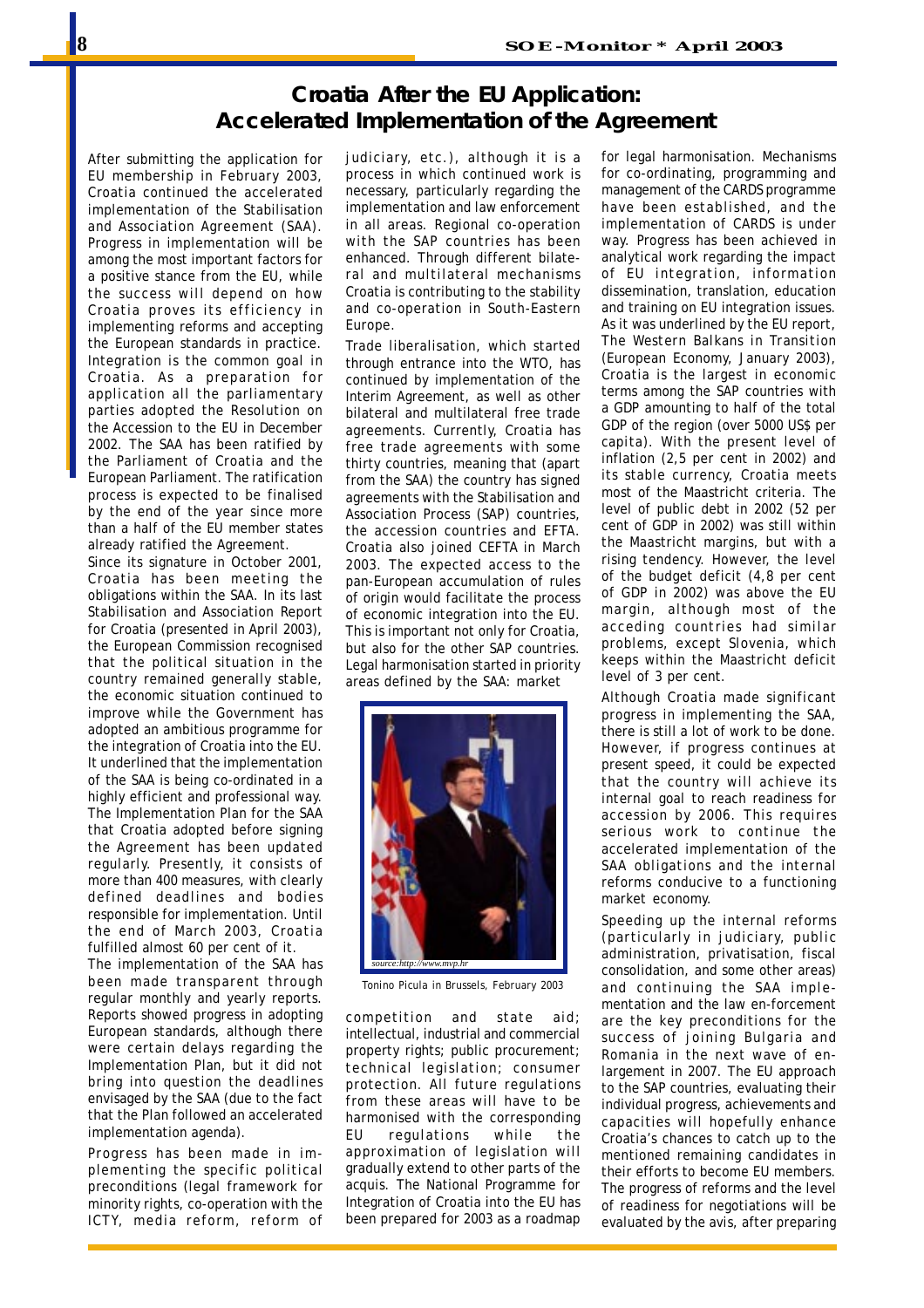the answers on the comprehensive EU questionnaire, which is expected in June 2003. Croatia plans to prepare the answers by early autumn 2003, which means that the *avis* might be ready within the next 12 months. It will hopefully reflect the EU intention to recognise positive achievement on an individual basis, opening the process in the future for the rest of the region, once the other countries fulfil the necessary preconditions.

The candidate status should enable Croatia to continue the internal reforms more effectively with the preaccession support from the EU side. There are many reasons why it is important for Croatia to become a candidate for EU membership (using the additional mechanisms that might foster the SAA implementation, eligibility for other technical assistance programmes, access to TAIEX, starting of screening process, etc). Since EU integration is a convincing motive for change and the strongest cohesion factor in the SEE countries, Croatia's future candidate status has enormous importance for the region. Finally, it is not less important for the EU since the long-term success of the Stabilisation and Association Process will depend on the extent to which it will be able to generate new candidates. The Thessalonica Summit in June 2003 is seen as the opportunity to transform the SAP into a pre-accession process – through bringing more enlargement kind elements and new necessary instruments for the countries of the SAP region into the process.

**Dr. Visnja Samardzija Vice Minister of the Ministry for European Integration Republic of Croatia**

## **Albania Starts Negotiating with the EU Commission**

Albania has just started negotiations for concluding a Stabilization and Association Agreement (SAA) with the European Union. On its path towards European integration, Albania lost much time, the reasons being manifold: backwardness and poverty inherited from the communist regime, as well as negative regional developments, conflicts, and continuous crises. But the most responsible factor for this historical delay is the Albanian political class of the recent years which was involved in a big "crush" for power, irrespective of the rules and democratic standards of governance and political behavior in Europe, which led to a frequent lack of political stability in the country. The recognition of the road followed so far is a prerequisite for making the positive experience accelerate Albania's European integration process, avoiding the repetition of the past mistakes.

Thus, the negotiations for the SAA will relatively take longer than the EU negotiations with Croatia and FYROM. This will happen for two main reasons. In the negotiating process, Albania may be enabled to intensify the process of reforms in some priority fields: firstly, in order to bring the country to the level of required standards for signing an SAA; secondly, in order to build a system of control so that the reform process will not only avoid the risk of serious setbacks but will allow to be monitored until its complete implementation.

The process of integration in general and that of Stabilization and Association as another step for Albania towards the EU will not be easy,

but rather full of obligations. For some years, these requirements have been set, and they will remain for a relatively long period of time on the agenda of discussions between the Albanian government and the EU. The modest scope of this article does not allow for a broad treatment of all the issues in discussion due to which reason even the comments will be concentrated on the main fields of reform required.

In April 2003, the European Commission published the second report evaluating the process of



*R. Prodi and deputy prime minister Meta*

Stabilization and Association with Albania. The Report contains a critical analysis of the political and economic situation as well as the implementation of the Stabilization and Association process in Albania. Both this current and last year's report constitute the two fundamental, referent and recognition documents for the country.

Based on the Plan of Action, a milestone in the relations between Albania and the EU, monthly reports have been issued by the Albanian Government for assessing progress so far on implementing the obligations for opening the negotiations. The reports are a detailed inventory of realizations in a variety of fields. One of the most significant features is the institutionalized dialogue between the EU and Albania on the main issues concerning the Stabilization and Association Process and the beginning of negotiations for signing the SAA. The SAP is a european Strategy of a regional dimension. It has offered Albania and other participating countries the perspective of gradual integration into the EU, support for the consolidation of democracy and the rule of law, economic development and reforms, assistance for suitable administrative structures and for regional cooperation, the establishment of an official framework for political dialogue, encouragement of economic relations, of trade, investments, entrepreneur policy, transport, setting up of free trade zones, insurance of a basis for co-operation in the field of justice and public order, the establishment of a foundation for cooperation in the economic, social, civil, educational scientific, technological, energy, environmental, and cultural field, etc. Process of the Stabilization and Association as well as the SAA, as its composite part, will bring for Albania a new dimension in the relations with the EU and will prepare it to come to the final phase of membership. Yet, in order to reach this key objective,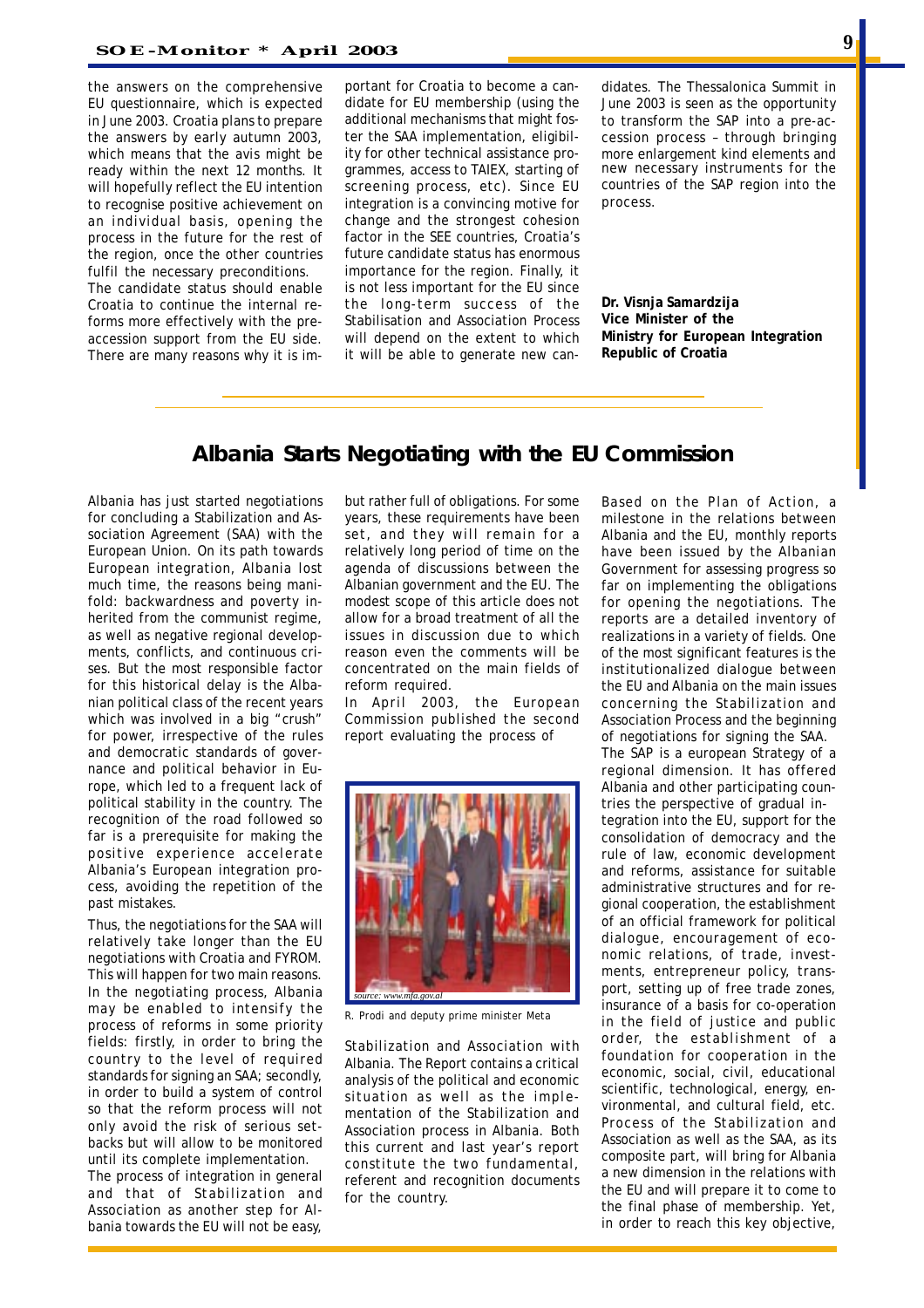it is indispensable for the entire Albanian society, specifically for the institutions of the Albanian state, to understand the core of the process. Furthermore, all Albanians must be continuously and responsibly involved in the step-by-step realization of all obligations and criteria according to the European standards resulting from participation in this process. Unfortunately, the majority of the political spectrum has so far perceived European integration as a slogan in the internal political struggle and in the electoral campaigns. The political parties in Albania have manifested an open jealousy towards every success of their rivals, which might have also been an achievement for the country as a whole. It is worth greeting the fact that these days, in the new political climate created, the opening of SAA negotiations is being considered a victory and is welcomed as a success of all in Albania. The start of negotiations must be understood as a message and common duty for pushing the process of integration ahead with determination towards its logical end.

It is necessary as well to develop intensive relations with the public in order to combat a naïve perception as well as expectations that Albanians may have of the EU, especially now in the Process of Stabilization and Association. Albanians should be prepared to face the first shock of disillusion that may arise when they face the effects of contractual obligations with the opening up of the market, etc. which will not be in harmony with previous naïve promises from the political class during the more than ten years of transition. This expected disappearance of enthusiasm, peculiar even to the other countries of Central and Eastern Europe involved in this process prior to Albania, should be carefully and competently handled in order to inform Albanians that European integration is first and foremost a long process of investment and not a gift, that it is a serious contractual agreement with many partners and strictly defined rules to the game.

Albania has many challenges to face in the SAP, among which the following must be especially highlighted: political stability; public administration able to understand the process, to implement the reforms completely based on European standards; incessant and determined fight against corruption, organized crime and illicit traffic; and a regional cooperation with European perspective.

The Process of Stabilization and Association is neither unilateral nor a duty of the aspirant countries to the EU only. It is a bilateral process with involvement and responsibilities of the leading EU institutions and of its member states as well. Exactly because of this reason, many mechanisms exist, which encourage the discussions and monitor the implementation of the reforms. In the relations with Albania, these mechanisms have functioned and have given a valuable contribution to the orientation of the country, urging it to concentrate on the fundamental problems ahead. Yet, better understanding is needed for the Albanian characteristics of development, in order to find and implement adequate reforms and policies.

The process of Stabilization and Association does not render Albania European for the reason of its geographic, historical, linguistic, cultural positions and generally the traditions. Albania has been and still is European. What Albania needs today is assistance in order to catch the quick train of modern Europeanisation, so that it can gradually and safely reach the other countries . A better-prepared and better-defined European strategy is needed. The SAP is a strategy for the five countries of the Western Balkans, not only for Albania. Among the countries there are different patterns of development; there are specifics, which result from history and traditions.

The SAP defines some general principles, which are detailed in the Agreements of Stabilization and Association. The negotiation of such an agreement between Albania and the EU must not be simply "a copy" of the SAA signed with FYROM and Croatia. It must bear the Albanian seal of negotiating and it must be an authentic document that will guide the process of necessary reforms for Albania.

It is crucial that the SAA project with Albania be negotiated with the greatest responsibility by both parties: The Commission should not try to find the needle in the haystack and not impose standards and quotas which do not take into consideration the Albanian reality and perspective. The Albanian government, and the special negotiating SAA group specifically, has to analyze the draft agreement in detail, has to study it

in small groups of specialists in every relevant issue, and has to define, in cooperation with the Commission, the expected objectives through much work and continuous involvement. The pressure to say "yes" to every proposal coming from the Commission without first having studied it will be strong. However, such behavior would be a rash investment; it would compromise the process, the Albanian negotiating and administrative capacities as well as the European integration of Albania in itself.

In order to guarantee a normal and not a fictitious development, the EU has anticipated instruments that would monitor the process of implementation of the SAA and of reforms in the main fields included. The EU has clearly transmitted the message that as long as the Commission and the Council are not convinced of the Albanian administrative capacities to implement the anticipated reforms, the SAA negotiations will not be finalized.

With the intention of further encouraging the integration of the Southeast European countries into the EU, and as part of this strategy, the Stability Pact also was initiated. But unfortunately, the Pact so far has not justified the hopes and optimism radiating in the time when it was created. It has turned out that it is rather a political initiative without the required mechanisms to implement the ambitious projects proclaimed in its three tables, especially in that on economy. Nevertheless, it is not the time to sing its Tedeum. There are still efforts to be undertaken so that the Pact may adapt itself to the regional needs, to cooperate more closely with other initiatives, and to accomplish functions, especially in the field of human rights and in security. Albania as a country benefiting from the Pact has been active right from the very beginning. It still considers the Pact as a mechanism that helps in the implementation of the Stabilization and Association Process and in further rapprochement with the EU.

The opening up of negotiations for signing the SAA scores the beginning of an important and new chapter in the history of Albania's integration into the EU. Like in every beginning let us wish: 'safe journey in this long and difficult process'.

#### **Prof. Dr. Paskal Milo former Minister of Foreign and of European Affairs MP of the Republic of Albania**